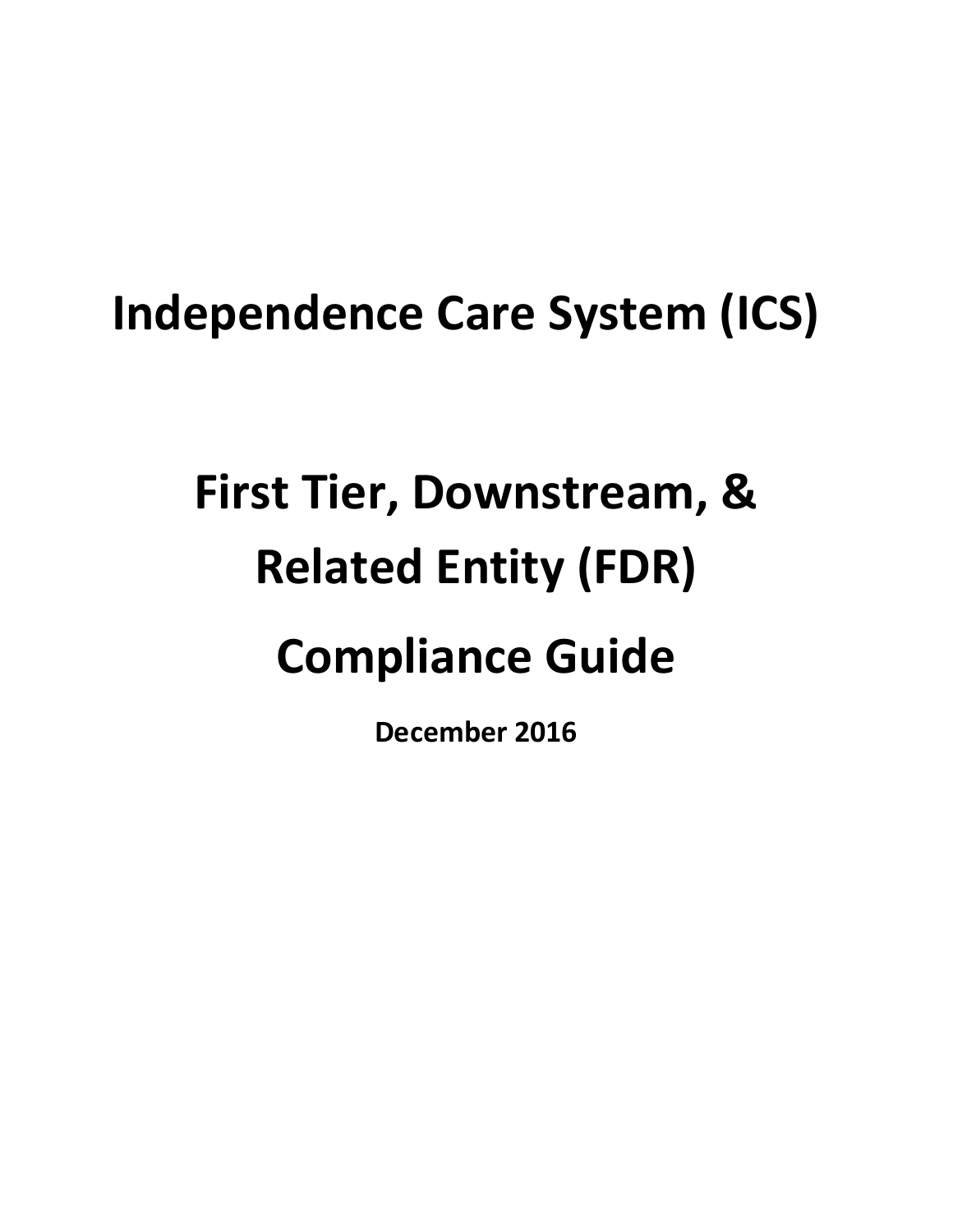# **Table of Contents**

- **ICS's Compliance Program**
- **Introduction to the FDR Compliance Guide**
- **Section 1:** What is a FDR?
- **Section 2:** FDR Compliance Requirements
- **Section 3:** ICS's Code of Conduct
- **Section 4:** ICS's Commitment to Compliance
- Section 5: Fraud, Waste, and Abuse
- **Section 6: Relevant Laws and Regulations**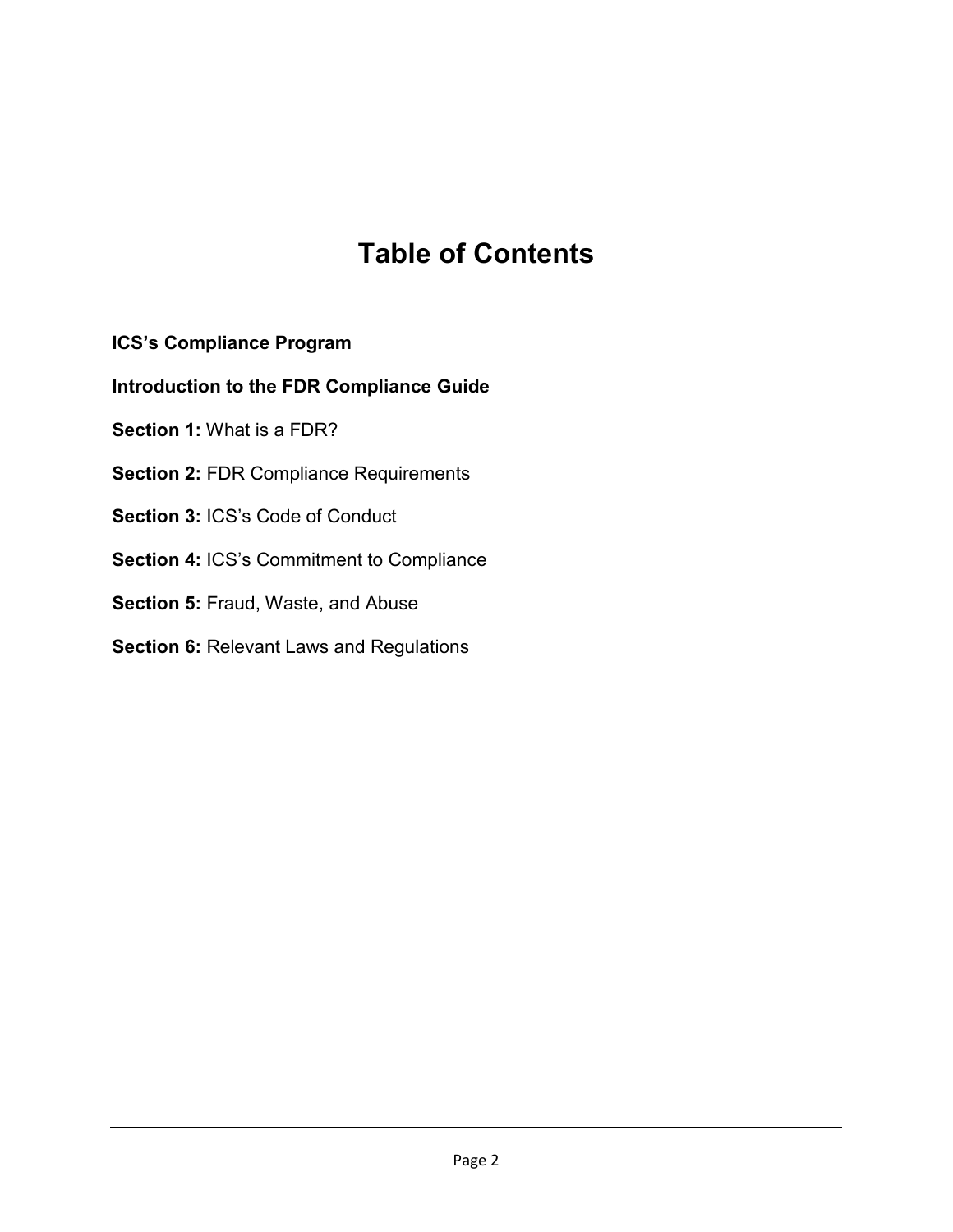### **Independence Care System Compliance Program**

Independence Care System's (ICS) Compliance Unit is dedicated to promoting a culture of compliance, reducing or eliminating fraud, waste, abuse, and inefficiencies, as well as ensuring adherence to applicable laws and regulations. ICS expects our employees, first tier, downstream, and related entities (FDRs), affiliated individuals, businesses, and providers to perform their functions ethically, professionally, and in compliance with best practices and all applicable laws and regulations. To assist these entities, ICS is providing this booklet of information and educational resources.

Questions or requests for additional information may be made by:

- **Email: [complianceofficer@icsny.org](mailto:complianceofficer@icsny.org)**
- **Phone: 1-855-427-8477** *(1-855-ICS-TIPS)*
- **Postal mail: Compliance Officer - Independence Care System (ICS); 257 Park Avenue South, 2nd Floor, New York, NY 10010**

# **The First Tier, Downstream, and Related Entity (FDR) Compliance Guide**

ICS is required by law to provide information and educational resources to all of our first tier, downstream, and related entities (FDRs), affiliated individuals, businesses, and providers. ICS created this guide as an informational and educational resource for FDRs. In addition to providing the required information and educational resources, this guide strives to promote understanding and compliance with the high standards of our compliance program and requirements.

The FDR Compliance Guide will:

- Establish ICS's dedication to responsible and ethical conduct;
- Outline the compliance requirements for ICS's FDRs;
- Provide information about how to report fraud, waste, abuse, and compliance issues;
- Set forth ICS's compliance policies, and code of conduct;
- Clarify the definitions of fraud, waste, and abuse; and
- Review relevant laws and regulations.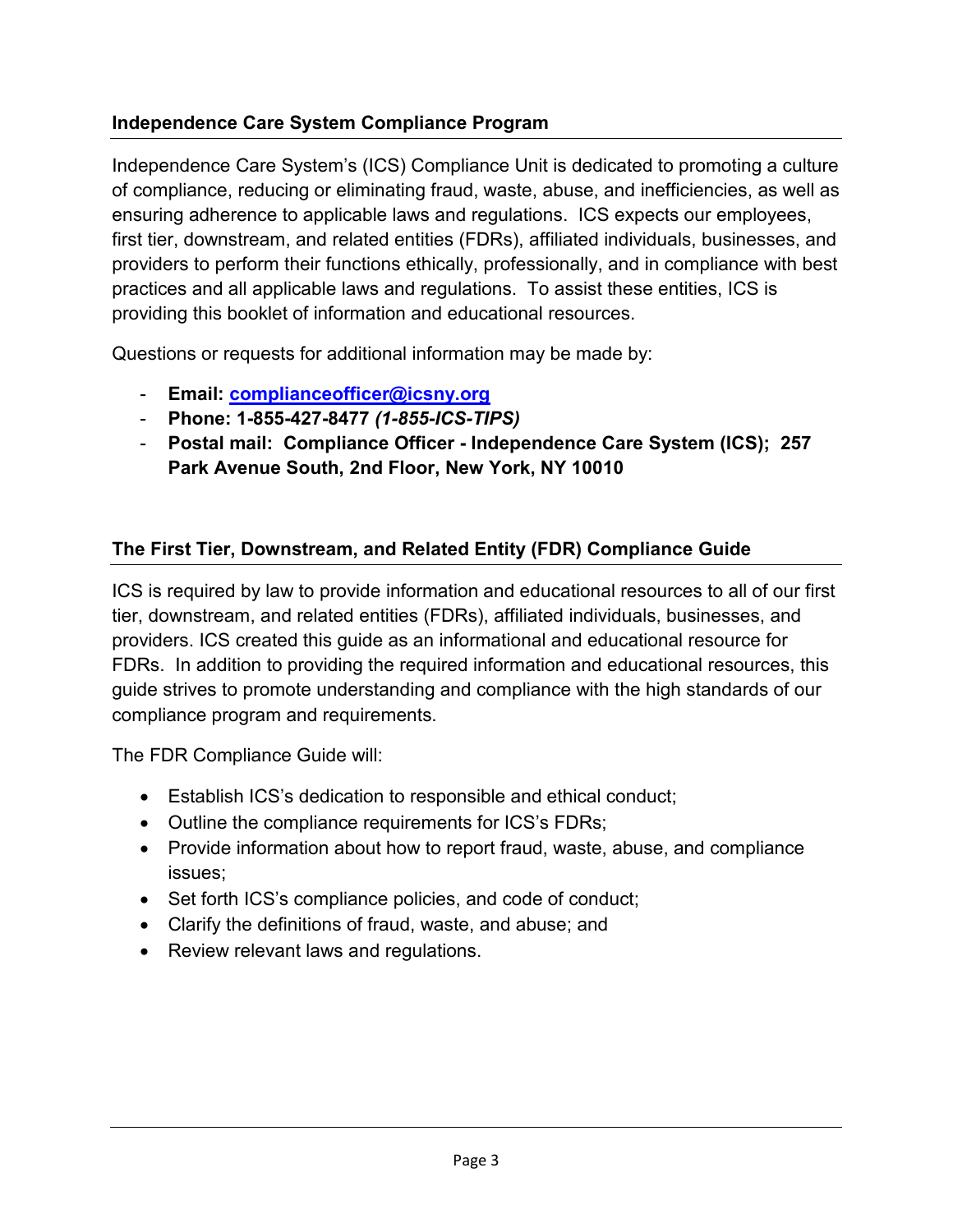#### **Section 1: What are FDRs?**

ICS defines FDRs in accordance with Section 10 of Chapter 11 of CMS's Managed Care Manual, Medicare Advantage Application Procedures and Contract Requirements. As such, a **first tier entity** is any party that enters into a written arrangement with ICS to provide administrative or health care services for our members. A **downstream entity** is any party that enters into a written arrangement between ICS and a First Tier Entity. A **related entity** is a party that is related to ICS by common ownership or control and that:

- Performs some of ICS's organization management functions under contract or delegation;
- Furnishes services to ICS members under an oral or written agreement; or
- Leases real property or sell materials to ICS at a cost of more than \$2,500 during a contract period.

Contractors and partners of ICS who perform administrative services that do not relate to Medicare or Medicaid services are not FDRs. For example, the building management company from which ICS leases office space is not an FDR.

If a new contractor is coming onboard at ICS or the role of an existing contractor is changing, the business owner at ICS, in consultation with the Delegation Oversight Manager and the Compliance Officer, will determine whether the contractor meets the definition of an FDR, as outlined above. If the business owner has questions or is unsure whether the contractor meets the definition of an FDR, he or she will reach out to the Director of Compliance, who will determine whether the contractor is an FDR.

#### **Section 2: FDR Compliance Requirements**

ICS contracts with first tier, downstream, and related entities in order to provide highquality administrative and healthcare services to our members. ICS's commitment to excellent service, and legal and regulatory compliance, compels us to ensure that our FDRs are also in compliance with applicable state and federal regulations. ICS is responsible for fulfilling the obligations set forth in our contract with the Centers for Medicare & Medicaid Services (CMS) and the New York State Department of Health (NYSDOH) in addition to meeting the Medicare and Medicaid program requirements. These obligations include ensuring that our FDRs are compliant with the fraud, waste, and abuse policies set forth in this guide. FDRs of ICS must maintain supporting documentation of compliance with the requirements set forth in this guide for a period of ten (10) years and must provide evidence to ICS, upon request, for monitoring and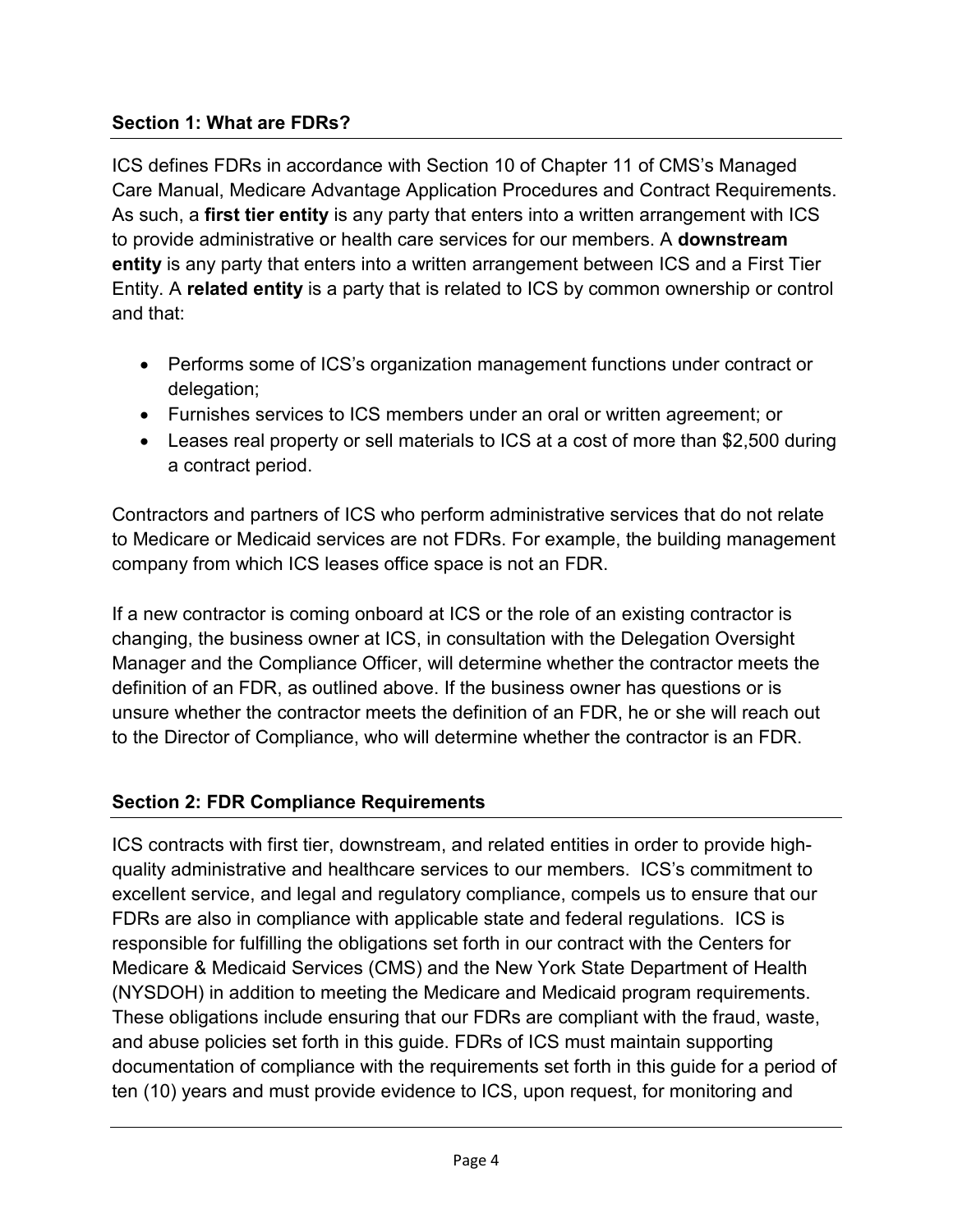auditing purposes. Failure to meet the requirements outlined in this guide may lead to a Corrective Action Plan, retraining, or the termination of a contract and relationship with ICS.

*PLEASE NOTE: First tier entities are responsible for ensuring that their downstream and related entities are in compliance with this policy and with all applicable federal and state statutes and regulations.* 

# **I. Annual FDR Compliance Attestation**

ICS defines an authorized representative as an individual who is responsible directly or indirectly for all employees, providers, practitioners, contracted personnel, and vendors who provide healthcare or administrative services under Medicaid and/or Medicare. Examples of positions which may constitute an authorized representative may include, but are not limited to, a compliance officer, director, an account manager/executive or executive officer.

An authorized representative from each FDR is required to attest on behalf of his or her organization that they are organizationally compliant with the code of conduct, compliance policies, fraud, waste, and abuse (FWA) training, Office of the Inspector General (OIG), New York State Office of the Medicaid Inspector General (OMIG), and General Services Administration (GSA) exclusion screening, and promulgation of FWA and compliance reporting mechanism requirements.

ICS will ask each FDR to provide ICS with information regarding their compliance program during the pre-delegation audit and during subsequent annual audits, in order to determine whether there obligations are being met.

# **II. Standards of Conduct and Compliance Information**

ICS expects that each FDR will prevent fraud, waste, abuse, and other improper activity by creating a culture of compliance, detecting any misconduct that may occur at an early stage before it creates a substantial risk, and responding swiftly to compliance issues through appropriate disciplinary and corrective action. ICS's FDRs must either (1) create and broadcast commensurate standards of conduct policies that demonstrate a commitment to detecting, preventing, and correcting non-compliance and that also meets CMS requirements set forth in 42 CFR § 422.503(b)(4)(vi)(A) and 42 CFR § 423.504(b)(4)(vi)(A), or (2) adopt and distribute the copy of ICS's standards of conduct as outlined in this guide to all employees and contractors.

As FDRs are responsible for ensuring that their downstream and related entities are in compliance with this policy and applicable federal and state statutes and regulations, it is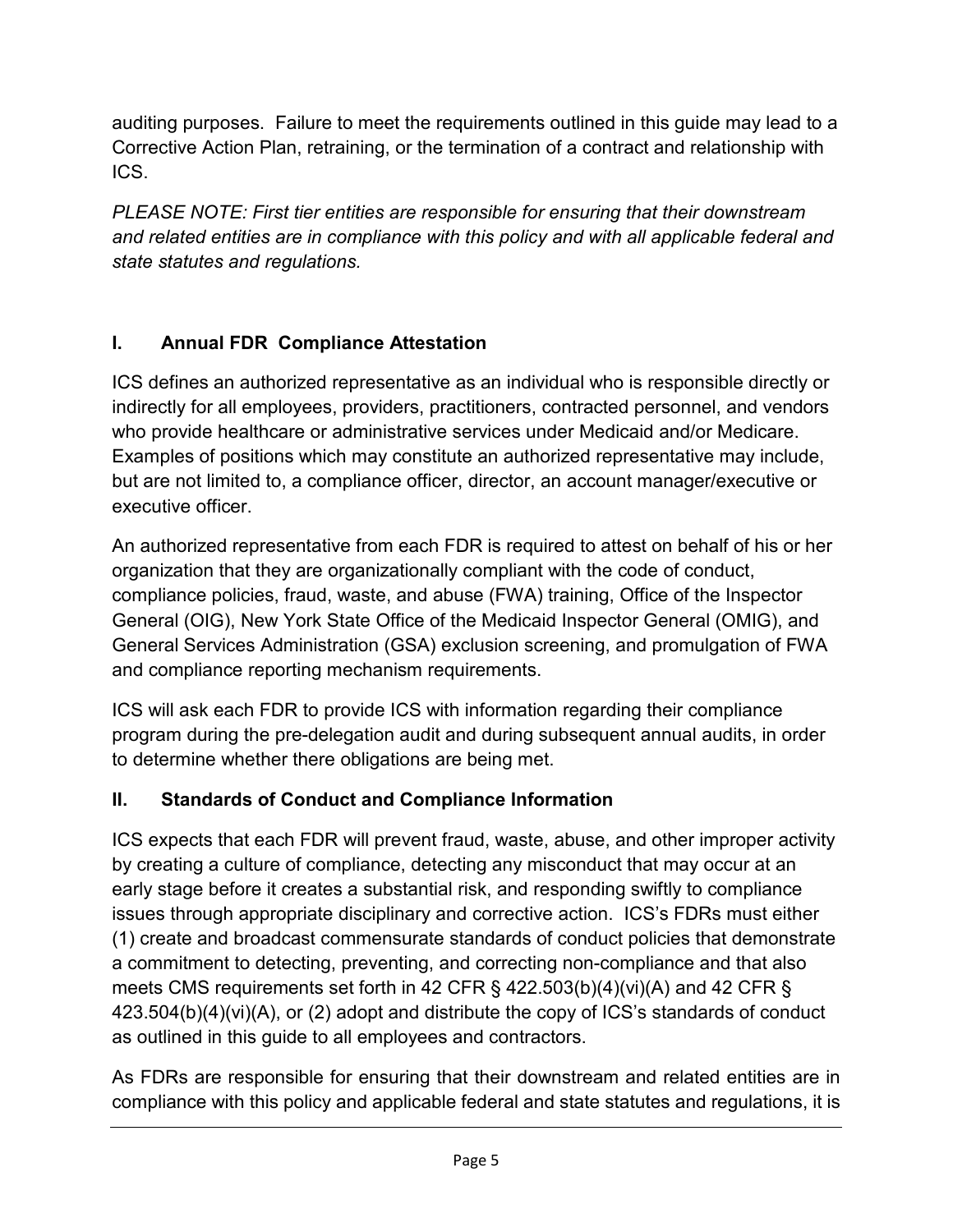required that FDRs distribute additional compliance information to all employees and contractors upon hire or contact, and annually thereafter. FDRs may choose to use the additional compliance information contained in this guide, or may opt to use alternate materials. At a minimum, alternate compliance information materials must include:

- A detailed description of ICS's compliance program;
- The requirement to report suspected FWA and non-compliance;
- The mechanisms by which FWA and non-compliance can be reported;
- Disciplinary guidelines for non-compliance;
- A non-retaliation policy;
- An overview of relevant laws and regulations including but not limited to the Deficit Reduction Act of 2005, the False Claims Act, and HIPAA; and
- A FWA training requirement.

FDRs must document that each employee and contactor has received, read, understood, and has agreed to comply with the written standards of conduct and compliance program. This documentation must be completed upon hire or contract and must be renewed annually.

### **III. Fraud, Waste, and Abuse Training**

ICS requires all FDRs, employees, and contractors, to complete fraud, waste, and abuse (FWA) training program within 90 days of the initial date of employment or contract, and annually thereafter. Each FDR must attest that all employees and contractors have completed the FWA training, and must maintain documentation of the FWA training. Documentation may include but is not limited to training logs, written attestations, and training programs. Documentation should include information such as:

- Training dates;
- Method of training;
- Materials used for training;
- Employee sign-in sheets or rosters; and
- Additional relevant information.

FDRs may complete the FWA training requirement by utilizing one of the options listed below.

• CMS Medicare Fraud and Abuse Training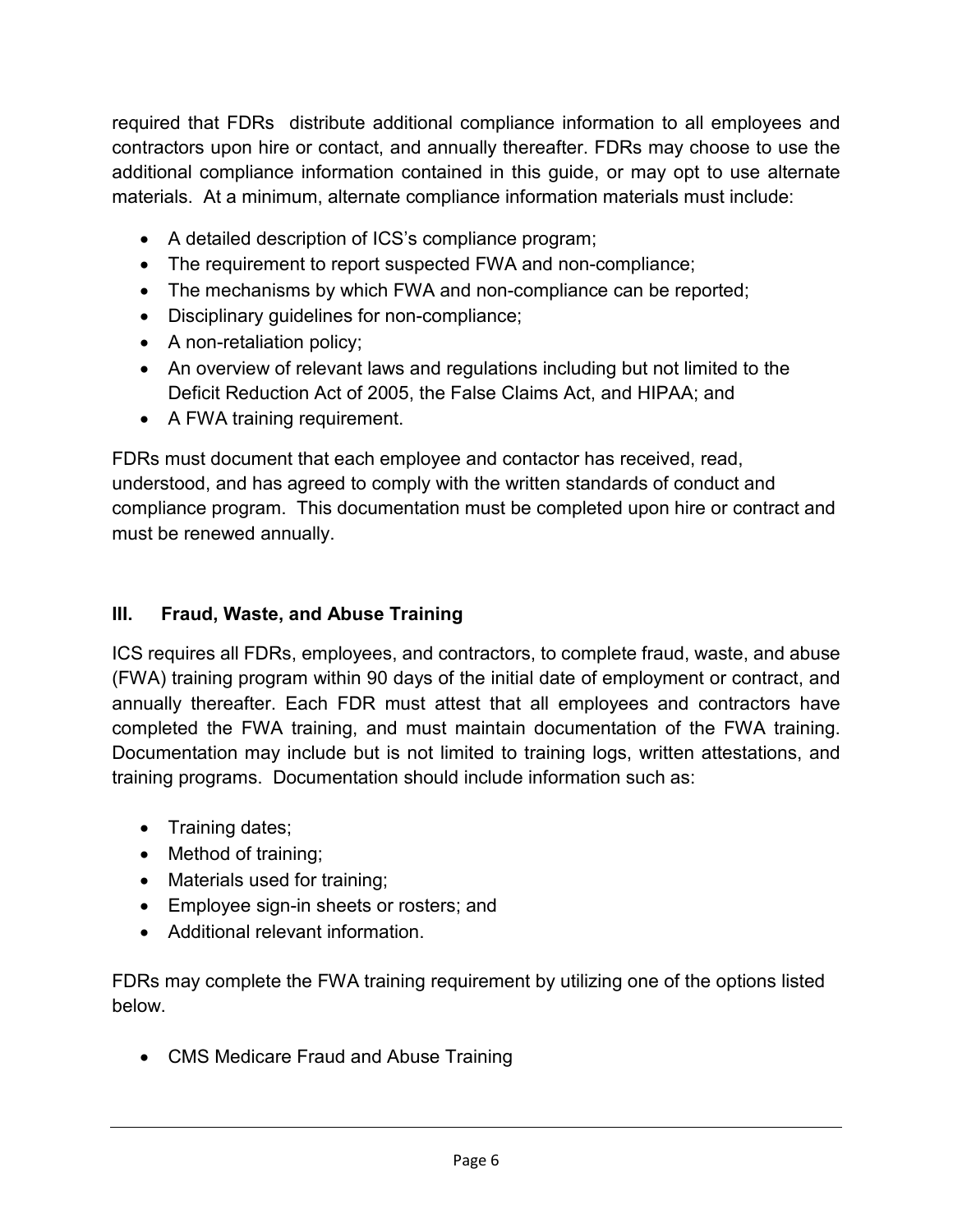[http://cms.meridianksi.com/kc/main/pop\\_up\\_frm.asp?loc=/kc/ilc/course\\_info\\_enro](http://cms.meridianksi.com/kc/main/pop_up_frm.asp?loc=/kc/ilc/course_info_enroll_info.asp%3Fpreview%3DFalse%26crs_ident%3DC00147&strFunction=width%3D200%2Cheight%3D100&strTable=undefined&strContentID=undefined) [ll\\_info.asp%3Fpreview%3DFalse%26crs\\_ident%3DC00147&strFunction=width%](http://cms.meridianksi.com/kc/main/pop_up_frm.asp?loc=/kc/ilc/course_info_enroll_info.asp%3Fpreview%3DFalse%26crs_ident%3DC00147&strFunction=width%3D200%2Cheight%3D100&strTable=undefined&strContentID=undefined) [3D200%2Cheight%3D100&strTable=undefined&strContentID=undefined](http://cms.meridianksi.com/kc/main/pop_up_frm.asp?loc=/kc/ilc/course_info_enroll_info.asp%3Fpreview%3DFalse%26crs_ident%3DC00147&strFunction=width%3D200%2Cheight%3D100&strTable=undefined&strContentID=undefined)

- Another FWA Training which meets CMS requirements set forth in 42 CFR § 422.503(b)(4)(vi)(A) and 42 CFR § 423.504(b)(4)(vi)(A)
- CMS deemed FWA training through enrollment into Medicare Part A or B or accreditation Durable Medical Equipment, Prosthetics, Orthotics, and supplies (DEMPOS).

# **IV. OIG, OMIG, and GSA Exclusion Screening**

Medicare, Medicaid, and any other federal/state healthcare program is prohibited from paying for any service or supply provided by a person or entity that is excluded from participating in those programs. Because of this, ICS requires all FDRs to confirm that they are not employing or contracting with individuals or entities that are excluded from participating in federally-or state-funded healthcare programs. To ensure that FDRs are not employing or contracting with excluded providers, they must, upon hire or contract, and monthly thereafter run a data check with the OIG, OMIG, and General Services Administration (GSA) exclusion lists. If an FDR learns that they are employing or contacting with an individual or entity on an exclusion list, the excluded individual or entity must be promptly removed from any work related directly or indirectly to federal/state healthcare programs. The FDR must immediately disclose this information to ICS, and appropriate corrective action must be taken. FDRs must document performance of exclusionary checks, and must maintain records evidencing that each employee and contractor has been screened in accordance with current regulations and requirements. FDRs must immediately disclose any exclusion or other event that may make them ineligible to perform work related to federal and state healthcare programs.

These required screenings can be performed by utilizing the following websites:

- OIG Exclusion Authorities:<http://oig.hhs.gov/exclusions/authorities.asp>
- OMIG Excluded Providers: [http://www.omig.ny.gov/fraud/medicaid-terminations](http://www.omig.ny.gov/fraud/medicaid-terminations-and-exclusions)[and-exclusions](http://www.omig.ny.gov/fraud/medicaid-terminations-and-exclusions)
- GSA database of excluded individuals/entities

# **V. Reporting Fraud, Waste, and Abuse**

It is the responsibility of all FDRs of ICS to report observed or suspected fraud, waste, abuse or other improper activity relating to the operation of ICS. Fraud, waste or abuse may be committed by ICS employees, FDRs, contractors, patients, or others.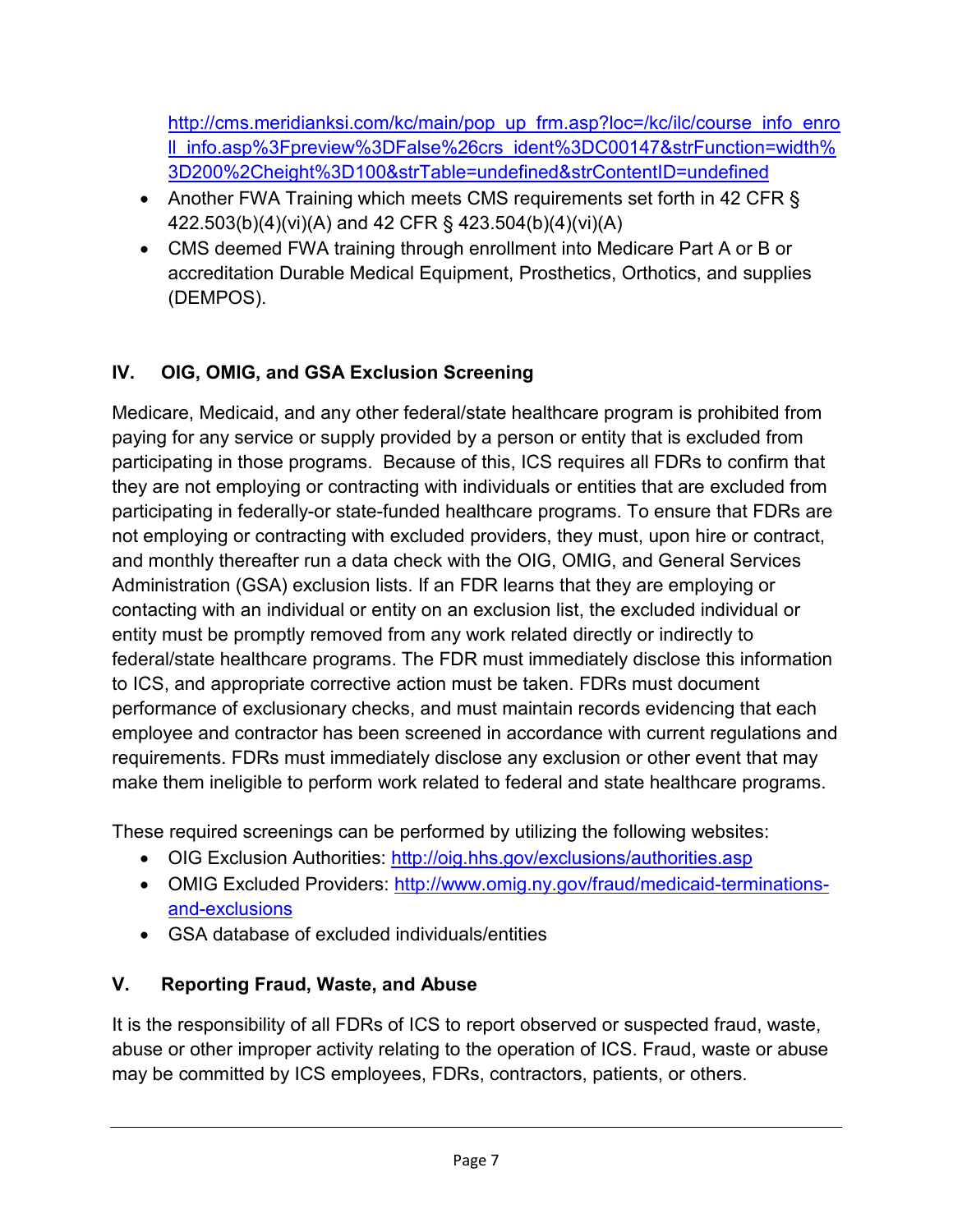FDRs may utilize one of the following methods to confidentially report a potential violation of our compliance policies or any applicable regulations:

# **ICS Reporting**—

• ICS has established a toll-free telephone hotline that employees or FDRs may call to file reports anonymously. Anonymous reports of suspicion of FWA can be reported to the Compliance Hotline at 1-855-427-8477 (1-855- ICS-TIPS), by email to complianceofficer@icsny.org., or by mail to Compliance Officer, Independence Care System, 257 Park Avenue South, 2nd Floor, New York, NY 10010.

# **Medicare and Medicaid Reporting**—

• Office of Inspector General (OIG) at 1-800-HHS-TIPS (1-800-447-8477), TTY 1-800-377-4950, Fax 1-800-223-8164

By mail: US Department of Health and Human Services (HHS) Office of Inspector General ATTN: OIG HOTLINE OPERATIONS P.O. Box 23489 Washington, DC 20026

• Center for Medicare and Medicaid (CMS) at 1-800-633-4227

By mail: Medicare ATTN: Beneficiary Contact Center P.O. Box 39 Lawrence, KS 66044

• New York State Office of the Medicaid Inspector General (OMIG) at 1-877-87-FRAUD (1-877-873-7283)

Electronically at: [www.omig.ny.gov/fraud/file-an-allegation](https://www.omig.ny.gov/index.php/fraud/file-an-allegation) 

By mail: NYS OMIG – Bureau of Medicaid Fraud Allegations 800 North Pearl Street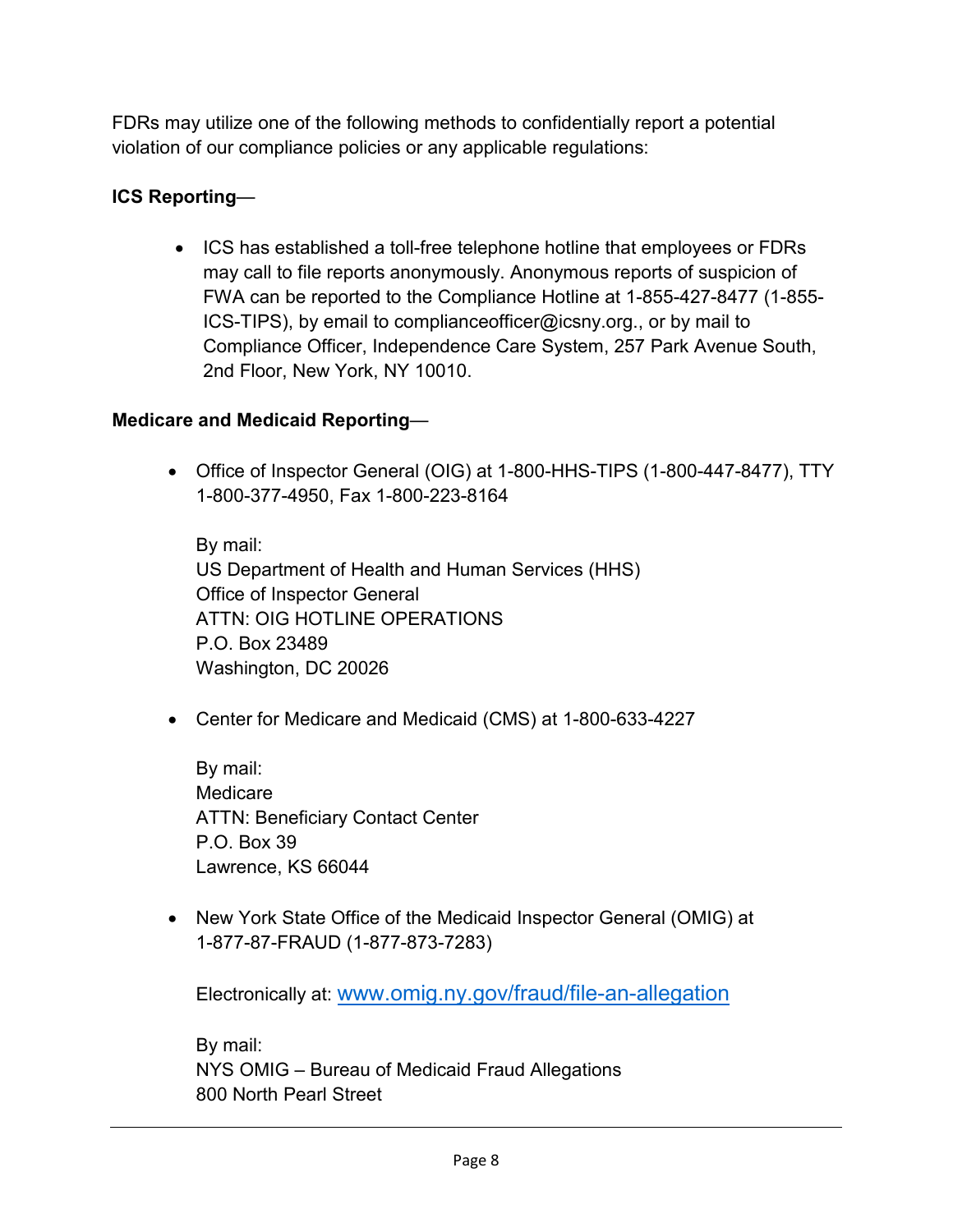#### Albany, NY 12204

ICS requires each FDR to broadcast confidential reporting mechanisms to all employees and contractors. If an FDR does not maintain their own confidential reporting mechanism, they must broadcast information about ICS's confidential hotline and encourage all employees and contractors to report potential compliance issues including fraud, waste, abuse, conflict of interests, and violations of compliance policies and/or any applicable regulation.

# *Section 3: ICS Code of Conduct*

The following outlines the ethical and legal standards of ICS's compliance program. All employees and contractors are expected to familiarize themselves with the code of conduct and should rely on the standards contained in the code in carrying out their duties. ICS expects that all FDRs will respect these principles and adhere to them when conducting business with ICS. Providers and FDRs are required to adopt and follow a similar code of conduct particular to their own organization and that reflects their own comparable commitment to ethical behavior, compliance, and detecting, preventing and correcting fraud, waste, and abuse. The following standards are intended to provide guidance and to assist FDRs with their compliance obligations; these standards are neither exclusive nor complete.

- *I. Legal Compliance*
	- *Fraud and Abuse* ICS expects that each FDR will prevent fraud, waste, abuse, and other improper activity by creating a culture of compliance, detecting any misconduct that may occur at an early stage before it creates a substantial risk, and responding swiftly to compliance issues through appropriate disciplinary and corrective action. Examples of fraud, waste, and abuse include but are not limited to: offering or paying anything of value, whether in cash or in kind, to another party in return for member referrals; making false representations to obtain payment for any service; and submitting fraudulent or misleading claims to any government entity or thirdparty payer.
	- *Political* No direct or indirect political contribution (including the use of ICS property, equipment, funds or other assets) of any kind may be made in the name of ICS, or by using ICS funds, unless the compliance officer has certified in writing that such political contribution complies with applicable law. When such permission is given, such contributions shall be by check to the order of the political candidate or party involved, or by such other means as will readily enable the company to verify, at any given time, the amount and origin of the contribution.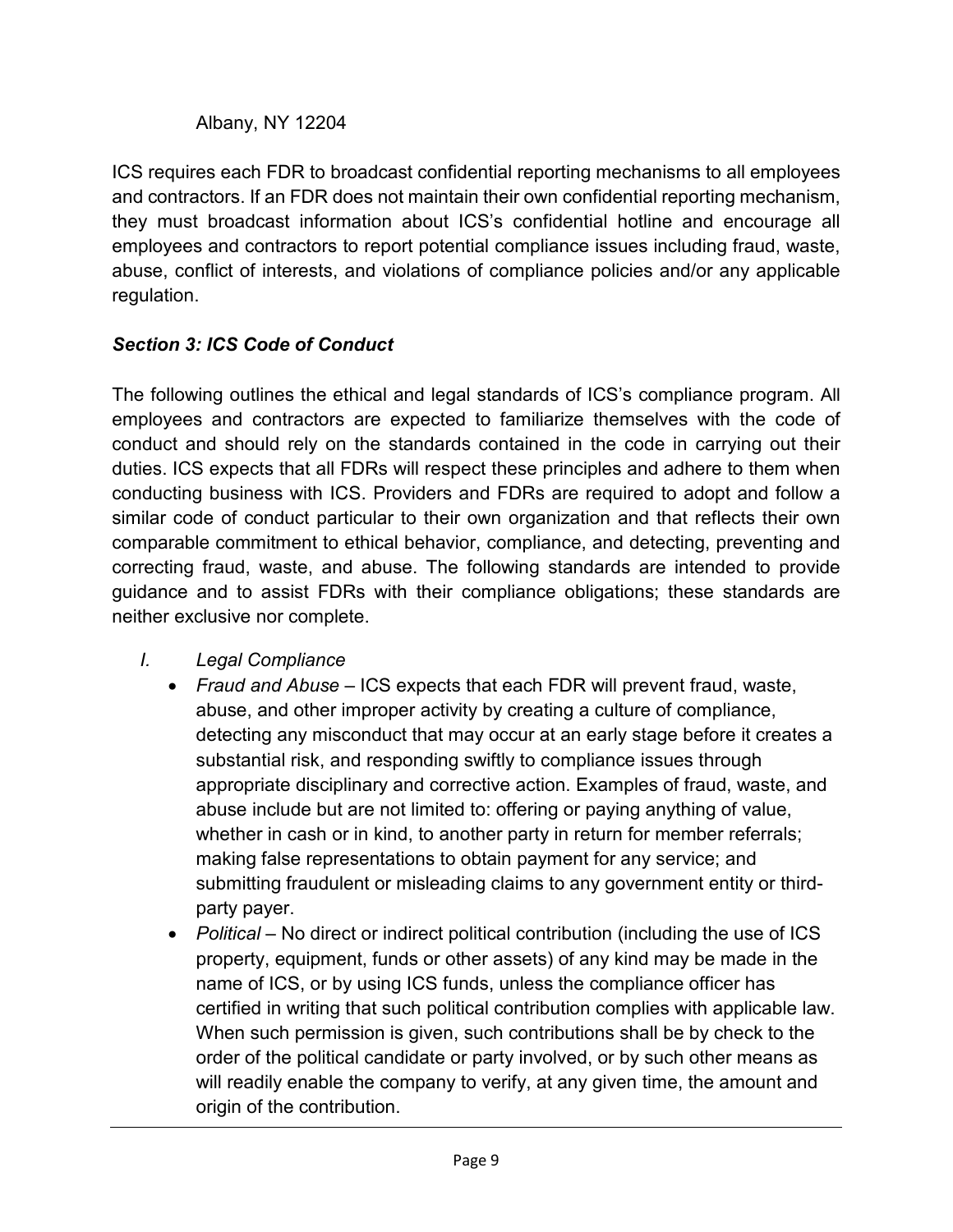- *Discrimination* ICS is committed to serving all members on an equal basis without regard to race, nationality or ethnic origin, religion, gender, disability or any other personal characteristic with respect to which discrimination is barred by law. Discrimination on these grounds is also prohibited in connection with the hiring and treatment of employees and contractors. In addition, sexual harassment of employees or clients will not be tolerated. ICS seeks to create an environment in which the dignity of each individual is fully respected. Each allegation of harassment or discrimination will be promptly investigated in accordance with applicable human resource policies. To report such behavior, please contact the ICS Department of Human Resources
- *Document retention –* ICS is required to maintain corporate records. Applicable laws and regulations, government agency contracts, and contracts with certain private entities usually require ICS to maintain records for a specified amount of time and stipulate that ICS is subject to penalties, fines, and other actions for failure to do so. It is therefore ICS's policy to:
	- $\circ$  Maintain complete and accurate records in a manner that is compliant with applicable laws, regulations, and contractual or other requirements;
	- o Protect the privacy of records that contain sensitive or confidential information, including privileged materials and member information, and prevent their unauthorized use; and
	- o Dispose of records that have been maintained for the required retention period in a proper manner.

#### *II. Business Ethics*

The following reflects ICS's high ethical and professional standards. The program applies to the full range of ICS's activities. ICS is committed to conducting all of its activities with honesty and integrity. Additionally, employees are expected to act in a manner that promotes ICS's reputation as an organization that exceeds the strict requirements of the law and operates in accordance with the highest ethical and professional standards.

*Communication –* ICS expects its employees and FDRs to freely discuss issues and ask questions to ensure understanding of relevant policies and procedures, laws, and regulations. Employees and contractors will refrain from making false or misleading statements to, or with regard to, any member, individual, or entity doing business with ICS. Similarly, honesty and candor are expected in all communications about the products and services provided through ICS or its competitors to any member, individual, or entity doing business with ICS. ICS requires honest and open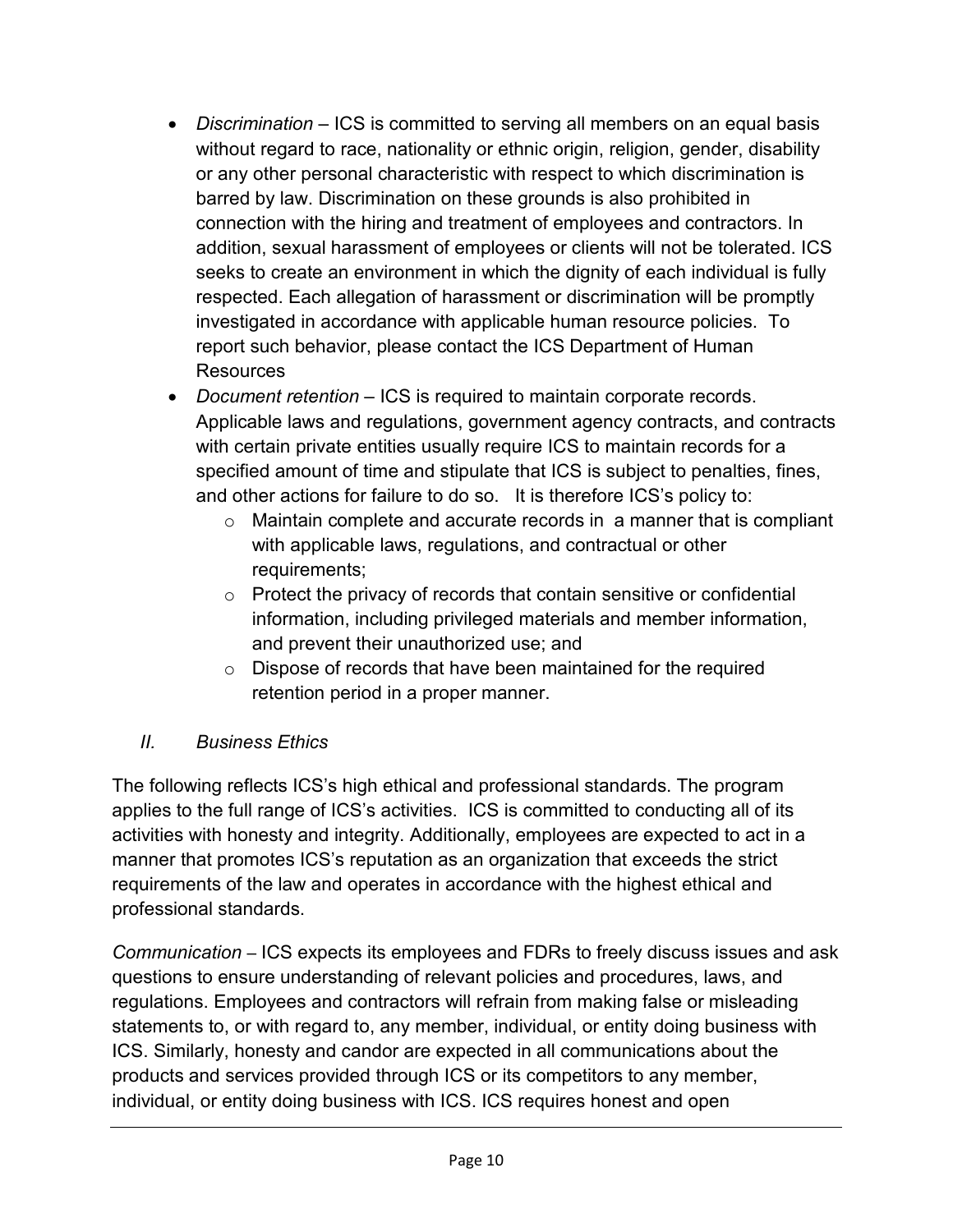communication from individuals when communicating with our attorneys and auditors, and expects a general culture of honest and respectful communication in the workplace.

# *III. Confidentiality*

ICS and its employees have access to an array of confidential, sensitive, personal, nonpublic, and proprietary information. ICS respects the privacy of members, employees and FDRs, and strives to maintain strict confidentiality and privacy in accordance with applicable laws and ethical standards. Each ICS employee is charged with the responsibility of actively safeguarding all confidential, sensitive, and proprietary information.

- *Member information –* All member records and information must be kept confidential in accordance with applicable privacy laws and regulations. As a "covered entity" under the Health Insurance Portability and Accountability Act of 1996 (HIPAA), ICS must limit the use and disclosure of protected health information. ICS must also comply with special state confidentiality laws governing HIV-related, mental health, and genetic testing information. ICS has adopted a comprehensive privacy compliance program governing the use and disclosure of member information. All employees who have access to such records must familiarize themselves with this program's policies and procedures, and adhere to its terms.
- *Nonpublic information –* Nonpublic information consists of nonpublic financial information and nonpublic health information. Nonpublic personal information includes but is not limited to the name, address, Medicaid CIN number, Social Security number, and membership status of individuals affiliated with ICS. Nonpublic protected health information includes but is not limited to a member's condition, medical information, and information about referrals for medical or behavioral health services and supplies.
- *Proprietary information –* Any information pertaining to ICS's negotiations with employees or third parties, professional projects, business strategies, payment and reimbursement information, or competitive position must be protected and only shared with employees on a need-to-know basis.
- *Personnel –* All personnel information relating to employees such as salary, benefits, and evaluations shall be treated as confidential.

# *IV. Conflicts of Interest*

Employees are required to act solely in the best interests of ICS when carrying out their job responsibilities and must avoid all activities that constitute or create the appearance of a conflict of interest. ICS has adopted an employee conflicts of interest policy that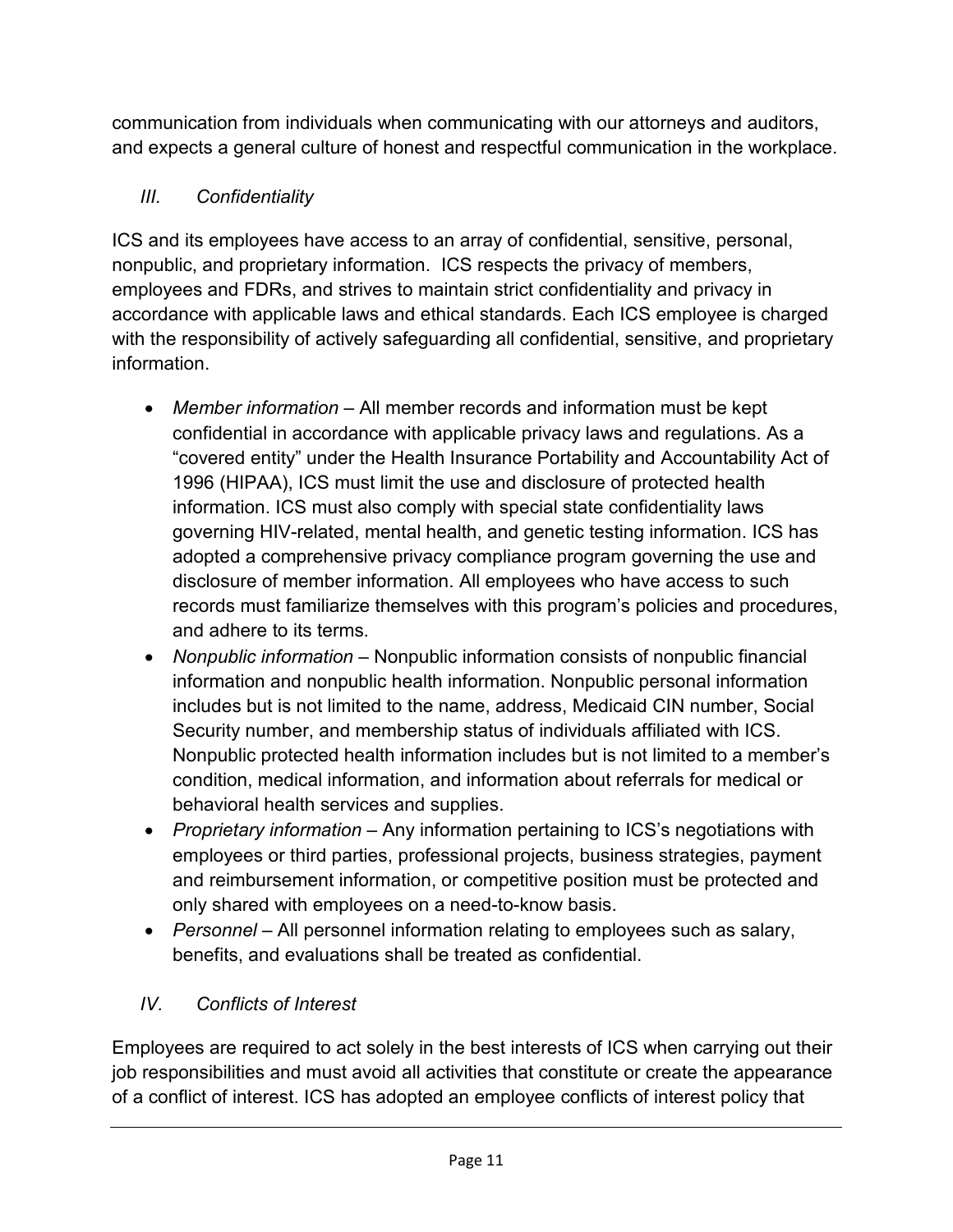contains standards and procedures for avoiding conflicts of interest. All employees are expected to familiarize themselves with this policy. Employees involved in procurement or other sensitive job duties may be required to submit annual conflict of interest disclosure forms.

- *Prohibited activities –* Employees are prohibited from engaging in any of the following activities:
	- $\circ$  Using their position with ICS to profit, directly or indirectly, in any transaction to which ICS is a party. This prohibition includes any involvement by an employee in negotiating, recommending, approving or otherwise influencing the terms of a transaction between ICS and an entity in which the employee has a substantial financial interest.
	- $\circ$  Engaging in outside employment, self-employment or volunteer work that interferes with the performance of their duties for ICS, impairs their prudent and independent business judgment as an ICS employee, or otherwise conflicts with their obligations to ICS.
	- $\circ$  Using or disclosing to a third party any non-public information obtained as a result of their employment for purposes unrelated to the performance of their duties as an ICS employee.
	- o Using any property, including but not limited to, intellectual property belonging to ICS for any purpose unrelated to the performance of their duties as an ICS employee.
	- $\circ$  Taking advantage of or otherwise acting upon, for their own personal benefit or the benefit or another party, any business, financial or other opportunity discovered in the course of their employment with ICS that is within the scope of ICS's existing or contemplated operations unless: (i) the opportunity is disclosed fully in writing to ICS's board of directors; (ii) the board of directors declines to pursue such opportunity within a reasonable time period; and (iii) such opportunity does not otherwise result in a conflict of interest or otherwise violate ICS's policies.
- *Potential conflicts of interest requiring prior approval –* Employees are prohibited from engaging in any of the following activities without full disclosure to and the prior written consent of the chief executive officer:
	- o Obtaining a substantial financial interest in, or serving as a director or officer of, any entity with which ICS has conducted, or is contemplating the implementation of a transaction;
	- o Obtaining a substantial financial interest in, or serving as a director or officer of, any competitor of ICS. The compliance officer shall provide guidance to employees regarding the types of entities that are deemed competitors of ICS.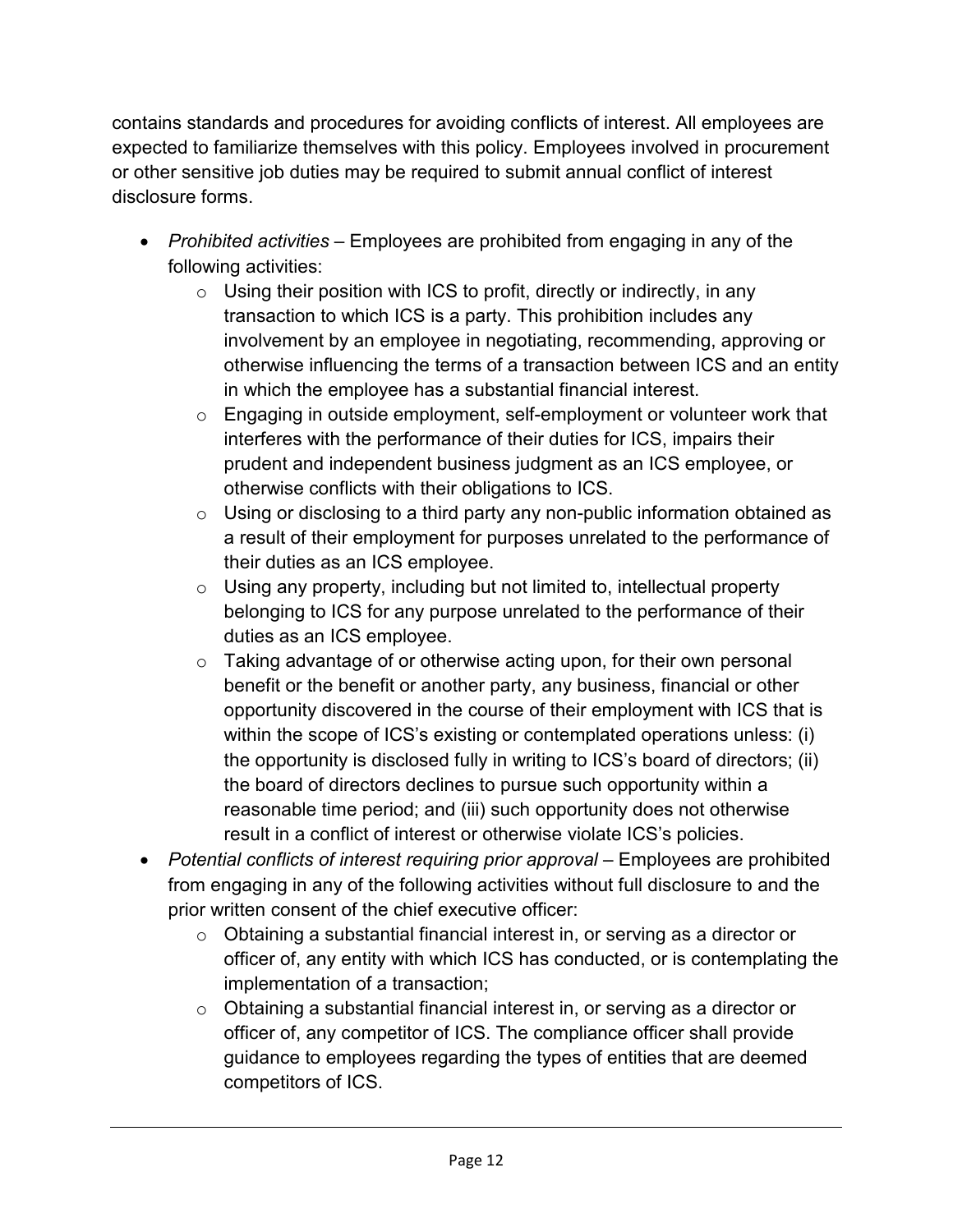- o Conducting business on behalf of ICS with a former board member, officer or employee of ICS, or an entity in which a former board member, officer or employee has a substantial financial interest.
- $\circ$  Working as an employee or contractor of any entity other than ICS, including his or her own business, for more than 16 hours per month.

### *V. Business Relationships*

All business transactions and business relationships must be carried out in a fair and ethical manner. Transactions and relationships will not directly or indirectly benefit the private or outside interests of any one of ICS's employees, and must remain free from offers or solicitation of gifts, favors, or other incentives in exchange for influence or assistance in a transaction. The board of directors expects that directors and officers will respect their obligations to act in the best interests of ICS in fulfilling its non-profit mission.

- *Gifts from members –* Employees are prohibited from using their positions at ICS for personal benefit. Employees may accept gifts of nominal value from members under appropriate circumstances, but are prohibited from accepting tips, personal gratuities, or gifts of significant value.
- *Acceptance of gifts from vendors –* The acceptance of gifts from current or prospective vendors of ICS may also constitute an improper kickback under state and federal law. Accordingly, employees may not solicit or receive any such gifts.
- *Influencing decision making –* Employees are required to act solely in the best interests of ICS when carrying out their job responsibilities. Any personal or outside investments, relationships, transactions or interest, whether direct or indirect, that would or could have an adverse effect on ICS's or an employee's prudent, objective and independent business judgment constitute an unacceptable conflict of interest and are prohibited.
- *Contracting –* All business relationships and transactions must *be and appear to be* fair and impartial. ICS employees may not utilize any "insider" information for any business activity conducted by or on behalf of ICS.

#### *VI. Protection of Assets*

ICS employees must use good judgment to make prudent and effective use of ICS's resources.

• *Using resources exclusively for ICS business –* Employees may use ICS resources solely for the purpose of carrying out their job responsibilities. ICS's facilities, equipment, staff and other assets may not be used by an employee for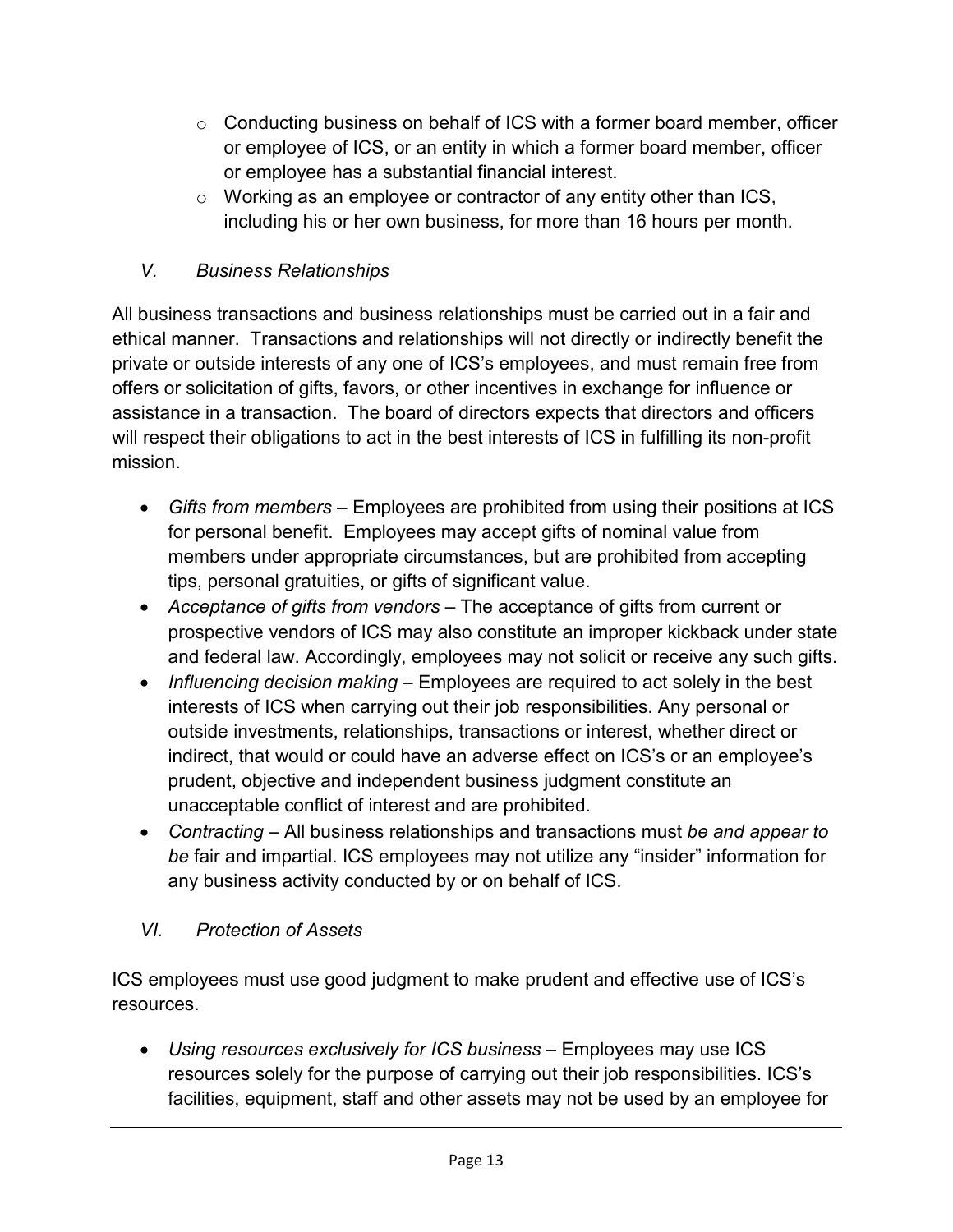personal benefit or to engage in any outside business or volunteer activity without the prior approval of the compliance officer. Employees may not use their affiliation with ICS to promote any business, charity or political cause. Employees shall seek reimbursement for expenses only to the extent such expenses have been incurred in the course of carrying out their job duties and in accordance with ICS's expense reimbursement policies.

• *Using resources exclusively for tax-exempt purposes –* ICS is a tax-exempt organization under Section 501(c)(3) of the Internal Revenue Code. This status generally requires ICS to engage in only those activities that are within its approved tax-exempt purpose. ICS's primary tax-exempt purpose is operating a managed long term care plan. Employees may not use ICS's resources to engage in any business activity, even if for ICS's benefit, that is outside the scope of ICS's tax-exempt purpose without the approval of ICS legal counsel.

# *Section 4: ICS's Commitment to Compliance*

ICS has adopted a compliance program with the goal of carrying out all of its activities in accordance with law and the highest ethical standards. The effectiveness of the program hinges on the active participation of all employees in preventing, detecting and appropriately responding to fraud, abuse or other misconduct. Working together, we can make ICS a model of excellence and integrity in the community. ICS has procedures for identifying, correcting, preventing, and monitoring issues of non-compliance. ICS is committed to taking prompt corrective action to address any potential fraud, waste, abuse or other improper activity identified through internal audits, investigations, reports, by employees or other means.

# *I. Internal Investigations*

It is ICS's policy that all reports of fraudulent, wasteful, abusive or other improper conduct, whether made through the compliance hotline or otherwise, are promptly reviewed and evaluated by the compliance officer. The compliance officer determines, in consultation with legal counsel and other ICS personnel as necessary, whether the report warrants an internal investigation. If so, the compliance officer, or his/her designee, coordinates the investigation, issues a written report of findings and proposes any corrective action that may be appropriate. Employees are expected to cooperate with the compliance officer in resolving reported noncompliance or FWA, and will not be subject to retaliation by ICS for doing so in good faith.

The compliance officer, or his/her designee also conducts investigations into any FWArelated misconduct by FDRs and providers for ICS's MLTC and FIDA plans. ICS requires cooperation of FDRs, Medicare health plans and prescription drug plans during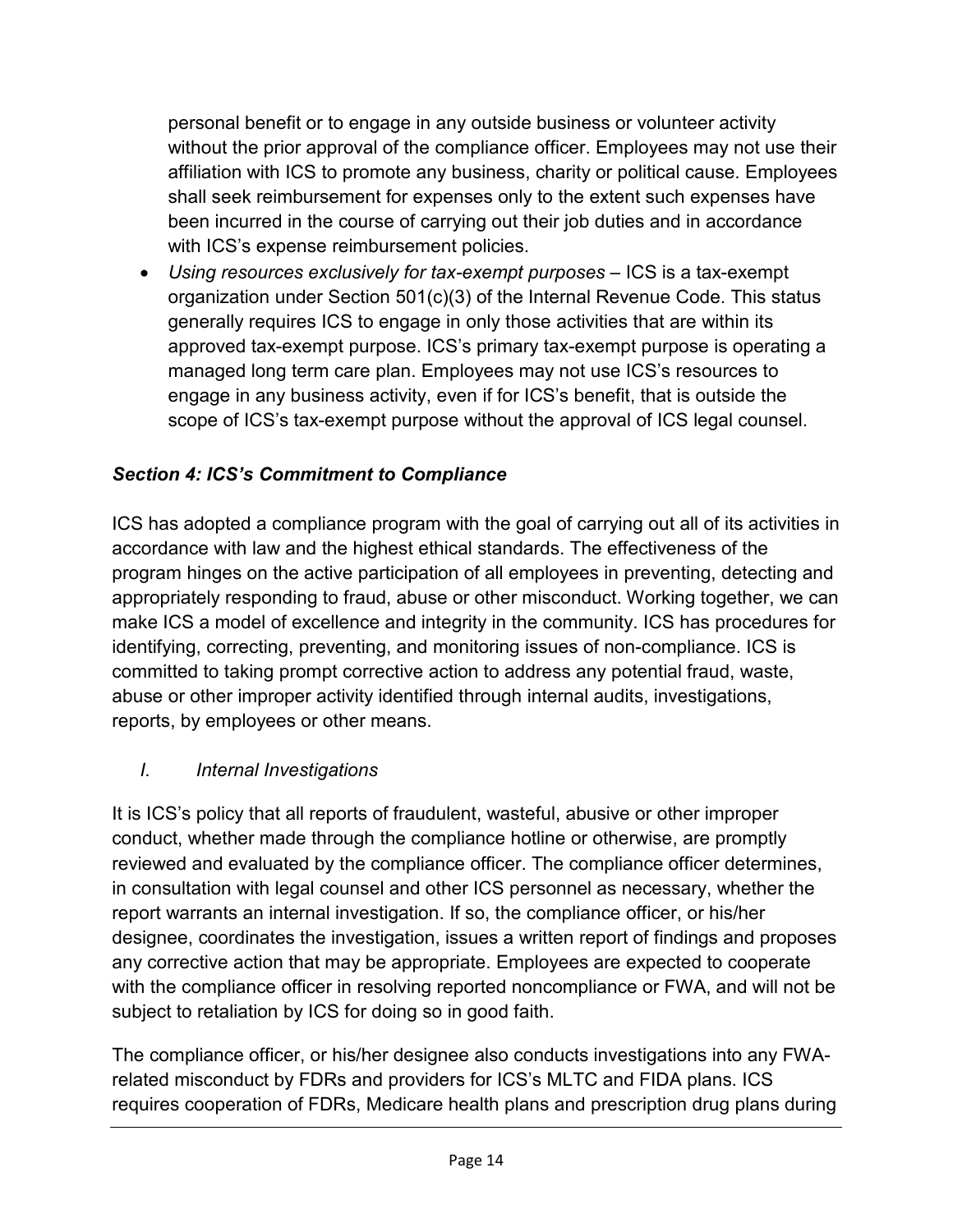any investigations that may directly or indirectly involve their organization or individuals associated with their organization.

ICS has also developed policies and procedures to prevent and detect misconduct, fraud, waste, and abuse related to the Medicare program. The Compliance Department is responsible for reducing or eliminating Medicare Parts C and D benefit costs due to FWA; reducing or eliminating fraudulent or abusive claims paid for with federal and state dollars; preventing illegal activities; identifying enrollees with overutilization issues; identifying and recommending providers for exclusion, including those who have defrauded or abused the system, to the National Benefit Integrity Medicare Drug Integrity Contractor (MEDIC) and/or law enforcement; referring suspected, detected or reported cases of illegal gun activity to MEDIC and/or law enforcement; conducting case development and support activities for MEDIC and law enforcement investigations; and assisting law enforcement by providing information needed to develop successful prosecutions.

Potential FWA or misconduct for state-funded programs will be reported to the New York State Office of the Medicaid Inspector General (OMIG).

Anonymous reports of suspicion of FWA can be reported to the ICS compliance hotline at 1-855-427-8477 (1-855-ICS-TIPS), by email to complianceofficer@icsny.org., or by postal mail to Compliance Officer, Independence Care System, 257 Park Avenue South, 2nd Floor, New York, NY 10010.

# *II. ICS Monitoring and Auditing*

ICS seeks to identify compliance issues and FWA at early stages before they develop into significant legal problems. ICS believes that monitoring (regular reviews of operations) and auditing (formal compliance reviews) are critical components to a successful compliance program and programs to detect FWA. At the beginning of each year the compliance officer develops a monitoring and auditing work plan that, at a minimum, addresses risk areas that will most likely affect ICS members and ICS compliance (including payment and financial integrity). The work plan includes a schedule organized by quarter of all monitoring and auditing activities.

In addition to the auditing and monitoring internal to ICS, the Compliance Department also monitors FDRs and contracted providers for compliance with regulatory requirements and contractual obligations, and follows the guidance and recommendations in Section 50.6.6 of Chapter 21 of the Medicare Managed Care Manual. ICS's annual monitoring work plan includes ICS audits of first tier entities. Routine monitoring and audit reviews are included as part of ICS's contractual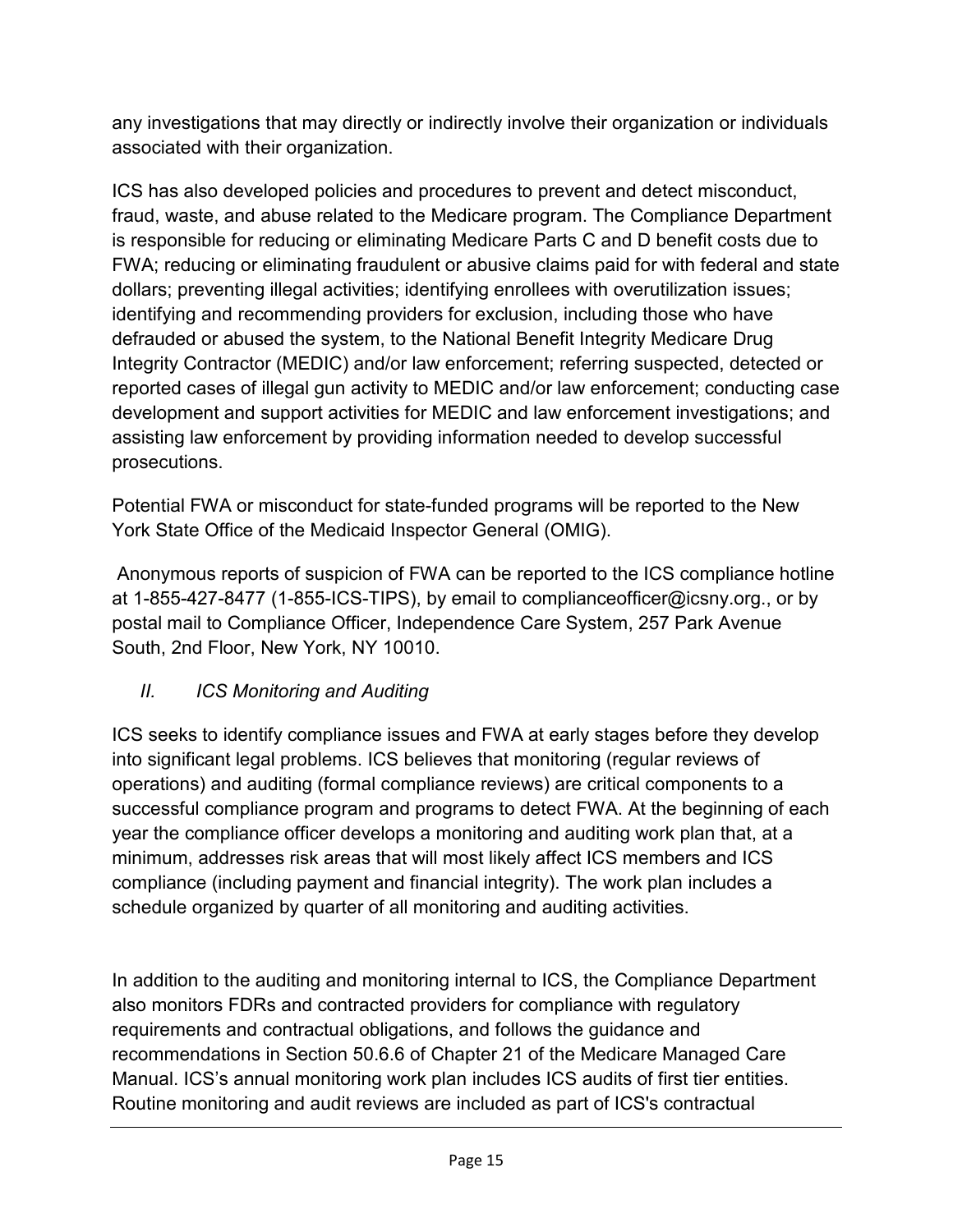agreement with its FDRs and providers. Results implicate contractual corrective actions or, if corrective action is not feasible, termination of contract.

The results of the monitoring reviews and audits are summarized in a standard written report that outlines the review's objective, scope and methodology, findings and recommendations. The corrective actions required to respond to monitoring findings are documented. In addition to formal audits, ICS regularly tracks and documents compliance using dashboards, scorecards and self-assessment tools that show the extent to which operational areas and FDRs are meeting compliance goals.

*III. Non-Retaliation*

Employees and FDRs are protected from retaliation for good faith participation in ICS's compliance program. No employee or FDR who files a report of suspected fraud, waste, abuse or other improper activity in good faith will be subject to retaliation by ICS in any form. Prohibited retaliation includes, but is not limited to, terminating, suspending, demoting, failing to consider for promotion, harassing or reducing the compensation of any individual or group of individuals. Employees and FDRs are notified that they are protected from retaliation for False Claims Act complaints in addition to any other applicable anti-retaliation protections. Employees and FDRs should immediately report any such retaliation to the compliance officer.

# *Section 5: Fraud, Waste, and Abuse*

# *I. What is Fraud, Waste, and Abuse?*

The Compliance Department has developed policies and procedures to prevent and detect fraud, waste and abuse. It is the responsibility of all employees to report observed or suspected fraud, waste, abuse or other improper activity relating to the operation of ICS.

- *Fraud –*Any type of intentional deception or misrepresentation made by a person with the knowledge that the deception could result in some unauthorized benefit to himself or herself or to ICS or another person.
- *Waste –*The thoughtless or careless overutilization, mismanagement, or squandering of resources and services or other practices that result in unnecessary cost to the state or federal government or ICS.
- Abuse –Practices that are inconsistent with sound fiscal, business or medical practices and that result in an unnecessary cost to the state or federal government or ICS, or result in reimbursement of services that are not medically necessary or that fail to meet professionally recognized standards for health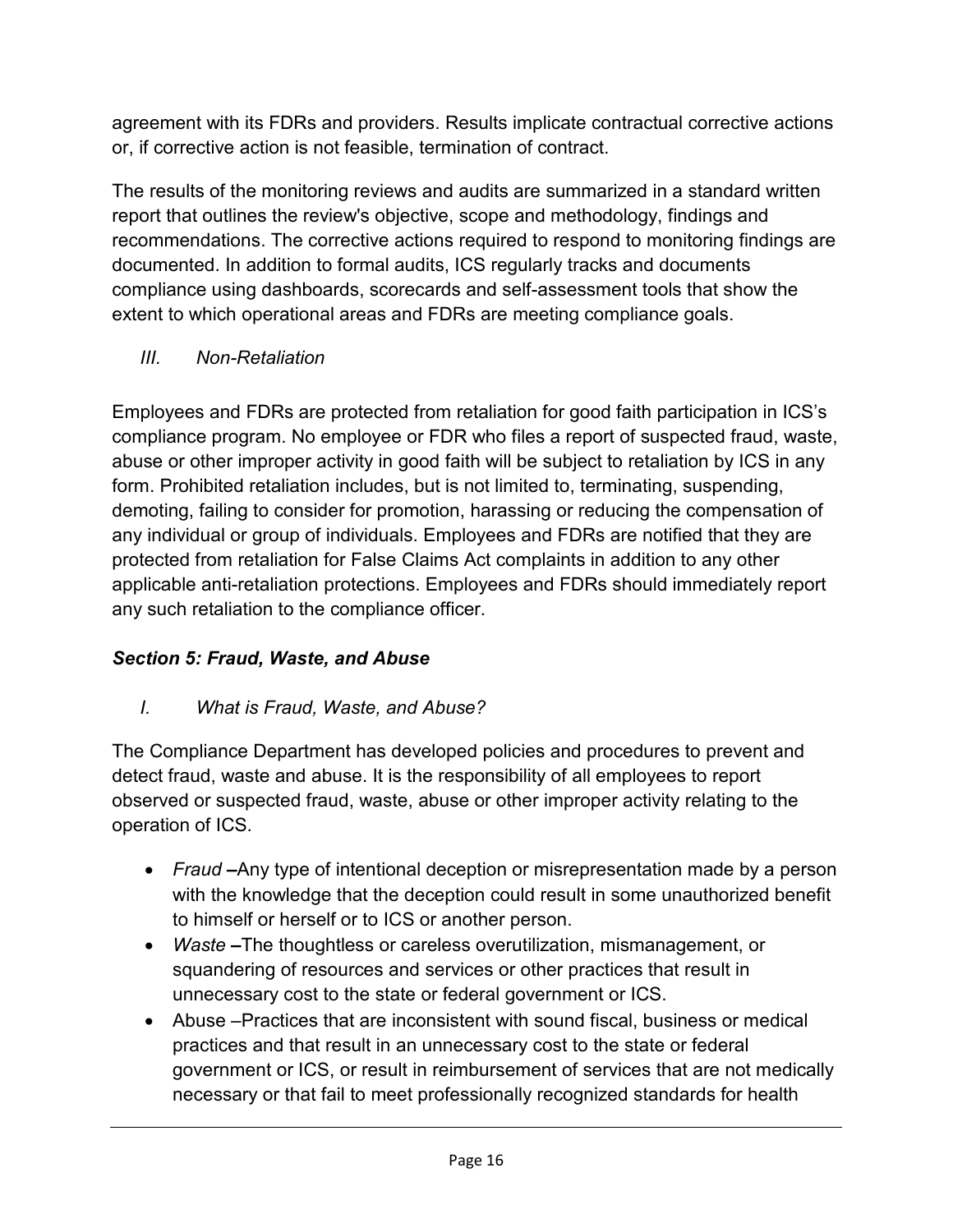care. Generally, abuse involves payment for items or services when there is no legal entitlement to that payment and the healthcare provider has knowingly or intentionally misrepresented facts to obtain payment.

# *II. Examples of FWA*

Examples of the types of activities that must be reported by employees include, *but are not limited to*, the following:

- Billing the government for individuals who are not members
- Duplicate billing
- Failing to provide all medically necessary services for which ICS receives reimbursement
- Inflating or otherwise misrepresenting ICS's costs on cost reports filed with government agencies or private funders
- Billing the government for a member if the employee is aware that the member or his or her family has obtained coverage fraudulently
- Submitting inaccurate or misleading data or reports to government agencies
- Theft or other misuse of ICS's funds or property by employees or contractors
- Violations of ICS's compliance policies or other guidance
- Violations of laws, regulations or government contracts

# *Section 6: Relevant Laws and Regulations*

ICS is committed to carrying out its business in full compliance with both the letter and spirit of all applicable local, state, and federal laws and regulations. Illegal conduct by employees will not be tolerated. Employees are expected to seek clarification from their supervisor, the compliance officer or other ICS personnel whenever they are unsure about the interpretation of applicable laws or regulations. Applicable federal law and regulations include, but are not limited to: Title XVIII of the Social Security Act (Medicare); Medicare regulations governing Part C found at 42 CFR §§ 422 et seq); Patient Protection and Affordable Care Act; Health Insurance Portability and Accountability Act (HIPAA); False Claims Act (31 U.S.C.§§ 3729-3733); Federal Criminal False Claims Statutes (18 U.S.C. §§ 287.1001); Beneficiary Inducement Statute (42 U.S.C. §§1320a-7a(a)(5)); Civil Monetary Penalties of the Social Security Act (42 U.S.C. §1395w-27(g)); Physician Self-Referral ("Stark Statute") (42 USC §1395nn); Fraud and Abuse, Privacy and Security Provisions of the Health Insurance Portability and Accountability Act, as modified by HITECH Act; prohibitions against employing or contracting with persons or entities that have been excluded from doing business with the federal government (42 USC §1395w-27(g)(1)(G); Fraud Enforcement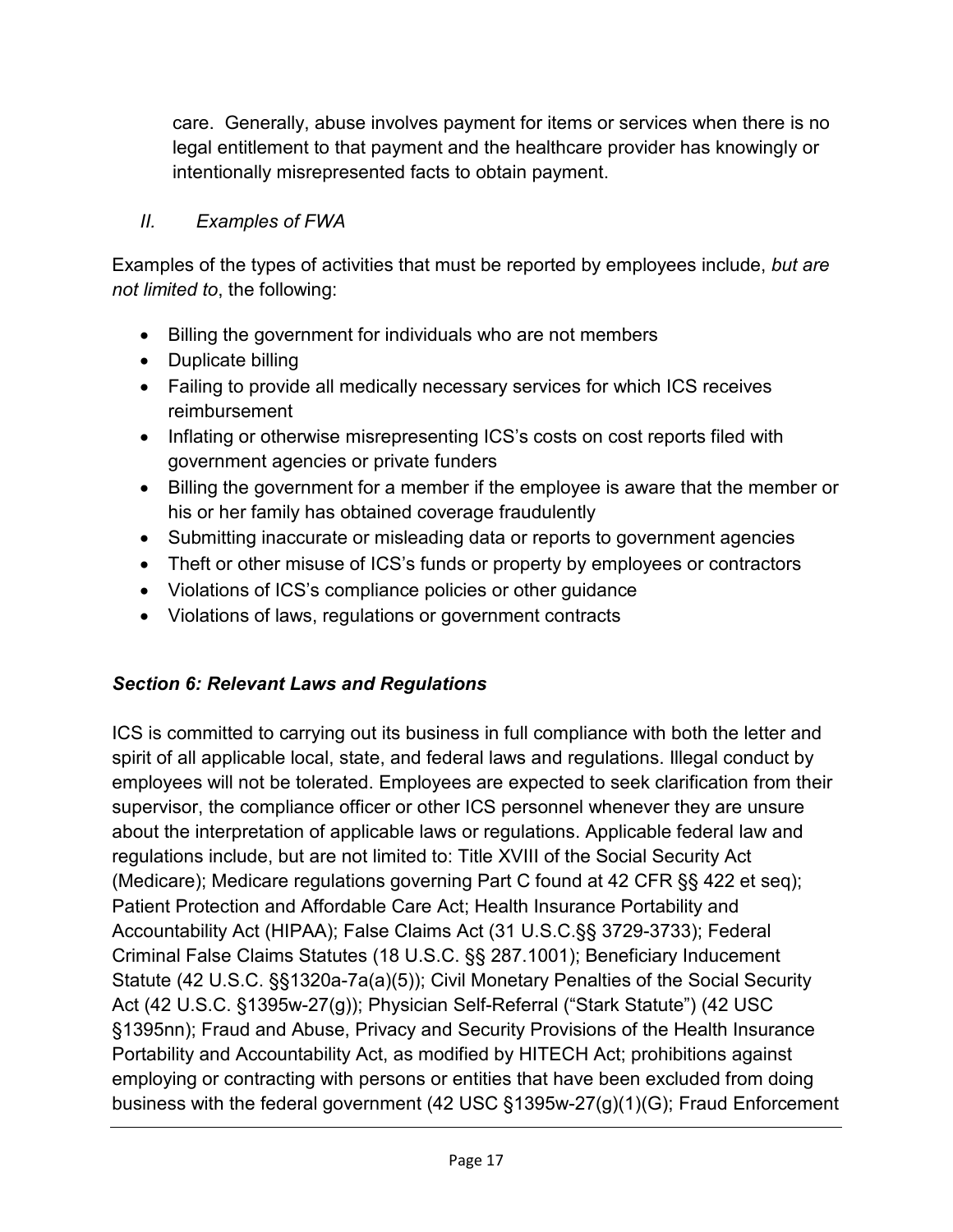and Recovery Act of 2009. In addition, sub-regulatory guidance produced by CMS and HHS such as manuals, training materials, Health Plan Management System (HPMS) memos and guides may apply.

# *I. The Deficit Reduction Act*

Because ICS participates in the Medicaid Program, we are required to comply with the terms of the Deficit Reduction Act of 2005 (DRA). The DRA requires any organization receiving more than \$5 million in federal Medicaid funds per year to adopt a compliance program in accordance with the federal law and to educate employees and FDRs of the terms of the False Claims Act. Failure to comply could restrict Medicaid reimbursements.

# *II. The Federal False Claims Act (FCA)*

The FCA and similar state laws prohibit the knowing submission of false or fraudulent claims or the making of a false record or statement in order to secure payment from a government-sponsored program.

ICS is committed to detecting and preventing fraud, waste, and abuse, and has processes and programs in place to review and ensure that billing procedures satisfy applicable government program requirements. FDRs and employees of ICS shall adhere to all applicable federal and state laws, regulations, and requirements when billing identifiable federal and state government sponsored programs. FDRs and employees of ICS are obligated to report any ethical misconduct, including concerns about potential false claims, to the compliance officer or other appropriate internal authority. As set forth elsewhere in this program, any retaliation against any individual making a report of a violation of the FCA is prohibited.

- *Penalties –* FCA penalties include the claimant's costs and attorney fees plus fines of \$5,500 to \$11,000 per claim, in addition to penalties up to three times the value of the claim. These monetary fines are in addition to potential incarceration, revocation of licensures, and/or becoming an "excluded" individual. Excluded individuals and entities are prohibited from participating in federallyfunded healthcare programs
- *Whistleblower protections –* The FCA allows individuals to bring lawsuits against organizations or individuals who are defrauding the government in ways that do not include tax fraud. These individuals, known as whistleblowers, are generally entitled to receive a percentage of recovered funds if the government decides to move forward with a case and settles or wins. If the government decides not to pursue the issue, the individual may pursue the issue alone, and is still entitled to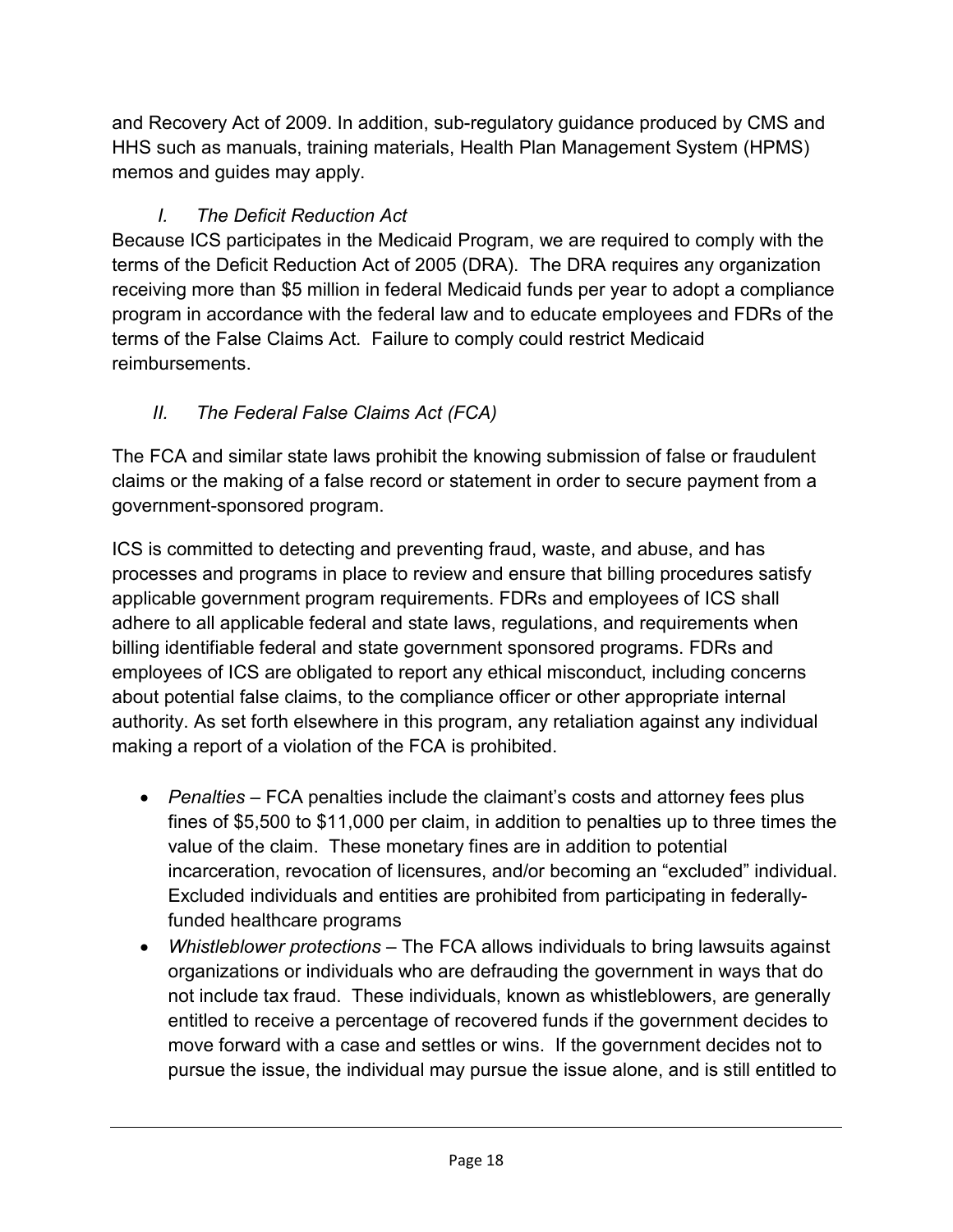a percentage of recovered funds. State and federal laws protect whistleblowers from retaliation.

# *III. Stark Law*

Physician self-referral is the practice of a physician referring a patient to a medical facility in which he or she has a financial interest. The Stark Law governs the practice of physician self-referral.

Self-referrals and referrals to family members under the Medicare and Medicaid program are additionally restricted under the Omnibus Budget Reconciliation Act, and the Social Security Act. Any violations of the Stark Law, and any practice of physician self-referral, should be reported to ICS's compliance officer and must be reported to CMS via their self-disclosure process.

*IV.* Anti-Kickback Statute

Under the federal anti-kickback statute, it is illegal for any employee or contractor to knowingly and willfully solicit, receive, offer or pay anything of value to another person in return for the referral of a member, or in return for the purchasing, leasing, ordering or arranging for any item or service reimbursed by a federal health care program such as Medicaid or Medicare. Penalties for violating the anti-kickback statute include imprisonment, criminal fines, civil monetary penalties and exclusion from government health care programs. A similar New York law prohibits the exchange of remuneration for referrals for items or services covered by the state's Medicaid program.

- *V. HIPAA, HITECH and GINA*
- *HIPAA Privacy –* The HIPAA privacy rule requires all providers to take reasonable steps to safeguard the protected health information (PHI) of members and patients. A member's PHI is subject to the protections under the privacy rule, but it is also protected under the contract ICS has with its members, providers, and FDRs. PHI can have a paper, electronic, or oral format and is information that pertains to a specific individual. PHI generally includes but is not limited to the following:
	- o Health care claims or health care encounter information, such as documentation of doctors visits and notes made by physicians and other provider staff;
	- o Health care payment and remittance advice;
	- o Coordination of health care benefits;
	- o Health care claim status;
	- $\circ$  Enrollment and disenrollment in a health plan;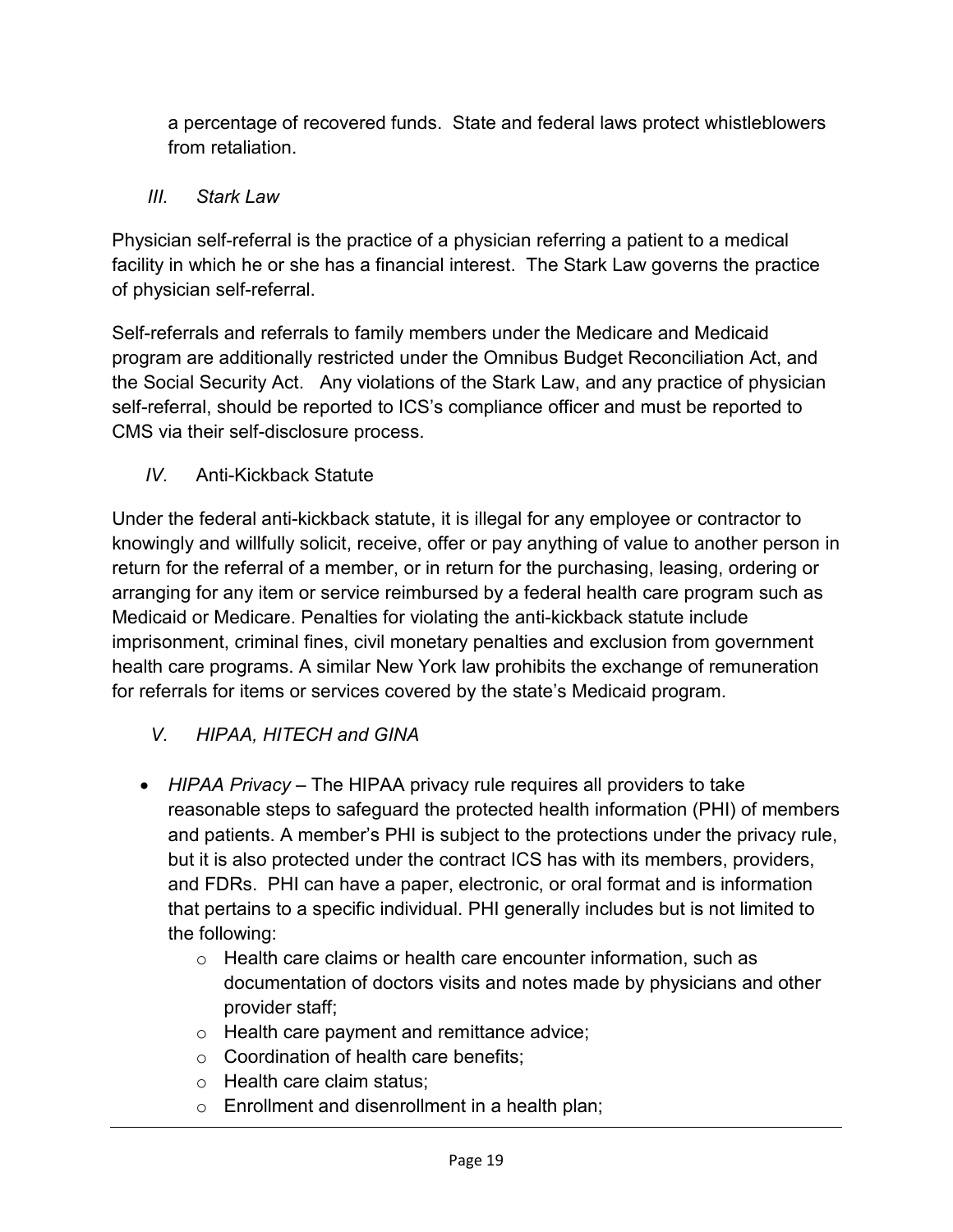- $\circ$  Eligibility for a health plan;
- o Health plan premium payments;
- o Referral certifications and authorization;
- o First report of injury;
- o Health claims attachments;
- o Health care electronic funds transfers (EFT) and remittance advice; and
- o Other transactions that HHS may prescribe in future regulations.
- *HIPAA Security –* The HIPAA Security Rule (SR) pertains to electronic protected health information (ePHI), and requires covered entities to adopt national standards for safeguarding the confidentiality, integrity, and availability of these records. Covered entities must ensure that appropriate administrative, physical, and technical safeguards have been put in place to protect the ePHI that is collected, maintained, used, or transmitted by their workforce. ICS expects all FDRs to have in place appropriate policies and procedures that outline compliance with the HIPAA SR, and the expectation that the workforce will comply. Additionally, access to member PHI should be role-based; it is expected that the only employees of the covered entity who should have access to the ePHI are those with a business need to do so.
- *The HITECH Act* The Health Information Technology for Economic and Clinical Health Act (The HITECH Act) which was part of the American Recovery and Reinvestment Act of 2009, made some significant changes to the privacy and security rules under HIPAA. Most of the changes were effective on, or after February 17, 2010, although some of the requirements have earlier or later effective dates. As healthcare providers move toward exchanging large amounts of health information electronically, this legislation aims to ensure that such information remains private and secure. Providers and relevant staff are trained on, and required to be familiar with this legislation.
- *The Genetic Information Nondiscrimination Act (GINA)* The Genetic Information Nondiscrimination Act (GINA) provides certain privacy protections for genetic information. Specifically, GINA provides that genetic information is health information and prohibits the use or disclosure of genetic information by health plans (other than long-term care plans) for underwriting purposes. The HIPAA privacy regulations have been revised to address the use and disclosure of genetic information. Providers and relevant staff are trained regardig, and required to be familiar with, this legislation.